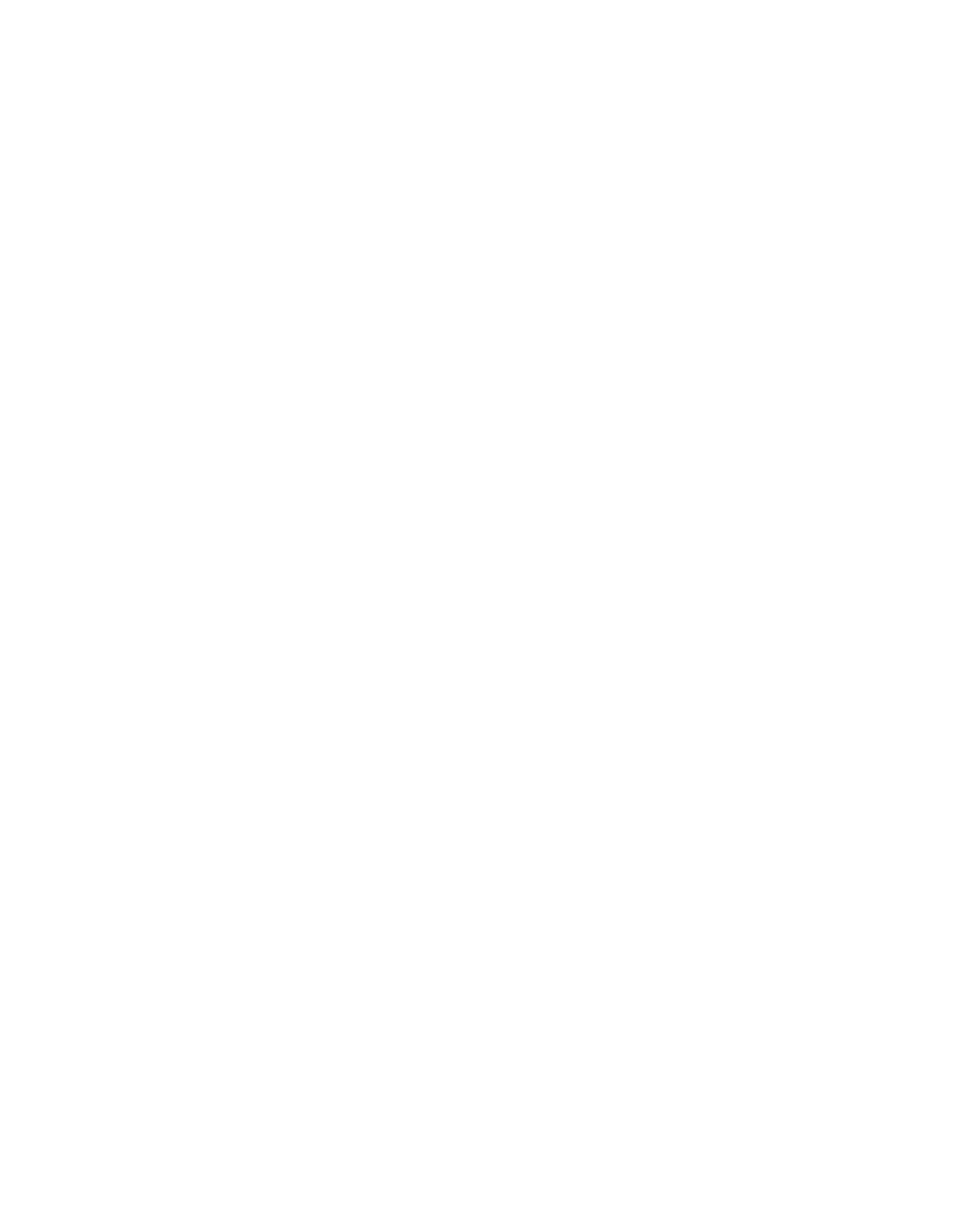# Code & Building Department Monthly Report for October 2021

| <b>BUILDING PERMITS</b>                                                        |             |  |  |
|--------------------------------------------------------------------------------|-------------|--|--|
| <b>Total BP Issued: 49</b>                                                     |             |  |  |
| <b>Single Family Homes</b><br>$\bullet$                                        | 6           |  |  |
| <b>Townhouse Units</b><br>$\bullet$                                            | 11          |  |  |
| Minor<br>$\bullet$                                                             | 30          |  |  |
| Commercial<br>$\bullet$                                                        | $\theta$    |  |  |
| Signs<br>$\bullet$                                                             | 2           |  |  |
| <b>Certificates of Occupancy/Completion Issued: 19</b><br><b>Total Revenue</b> | \$95,281.00 |  |  |
| <b>BP SFH</b>                                                                  | \$33,419.00 |  |  |
| <b>BP SFTH</b>                                                                 | \$58,596.00 |  |  |
| <b>BP</b> Commercial                                                           | \$ 0.00     |  |  |
| <b>BP</b> Minor                                                                | \$2,866.00  |  |  |
| Sign Permits                                                                   | \$400.00    |  |  |
| <b>BP</b> Violations                                                           | \$ 0.00     |  |  |

#### DEVELOPMENT ACTIVITY

BL2: Work continues. Infrastructure continues. All lots built on in phase 3. Phase 4 into the construction phase all lots up to phase 4 are being built on. Best guess all homes should be under construction for Bishops Landing by this time next year.

MBTS Sea Breeze: Site work is almost completed. The home construction is in full force. Last looked there is only 5 lots left that haven't been bought.

PARKSIDE: Construction underway and removal of trees and grubbing is starting in their phase 2 area. It looks like Ryan Homes will be pulling a permit a month for the next few months. Last counted they had 8 lots left in the first section.

SEA EDGE: Building in process. Last building started should be sold out and done by February as per site supervisor.

SOUTHERN LANDING: Infrastructure continues, Sewer connection along School Lane completed. Building construction has begun.

MBTS PENINSULA VILLAGE: Storm water pipe and drainage being worked on, as well as starting to dig in the pond area. Since most of the underground infrastructure is already in this site should move quick and houses should start popping up by  $1<sup>st</sup>$  of next year.

TOWN PARK: There is still 4 light poles around the track not operating properly. Order has been placed with electrician. Ice machine working.

#### CODE ENFORCEMENT: VIOLATIONS

TOTAL VIOLATIONS: \$0.00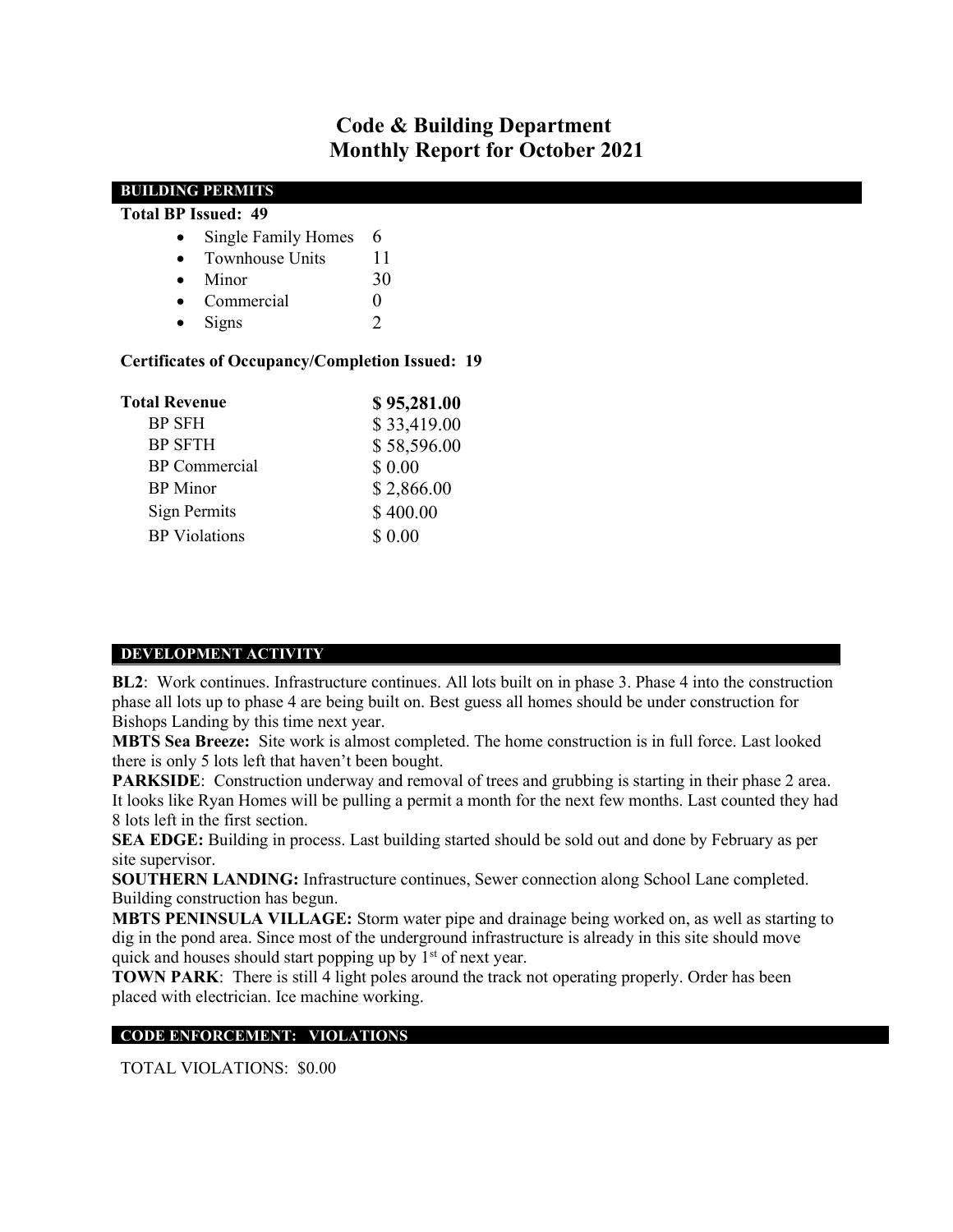

# **Millville Reporting – October 2021**

# **Millville Troop 4 Deployment Reporting – October 2021**

| <b>Date</b> | Time<br>In   | <b>Time</b><br>Out | <b>HRS</b><br>Hot<br>Spot | <b>Traffic</b><br><b>Stops</b> | #Of<br>Warnings         | <b>Traffic</b><br>Charges | # DUI                     | # of<br>Incidents         | # of Person<br>Arrested   | Total<br>Criminal<br>Charges | <b>CPC</b>                | Intel                   | Drug<br>Arrest            | 29's                      |
|-------------|--------------|--------------------|---------------------------|--------------------------------|-------------------------|---------------------------|---------------------------|---------------------------|---------------------------|------------------------------|---------------------------|-------------------------|---------------------------|---------------------------|
| 9/1/2021    | 0730         | 1130               | $\overline{\mathbf{4}}$   | 5                              | $\overline{1}$          | $\pmb{4}$                 | $\pmb{0}$                 | $\pmb{0}$                 | $\pmb{0}$                 | 0                            | $\pmb{0}$                 | $\pmb{0}$               | $\pmb{0}$                 | $\overline{\textbf{0}}$   |
| 9/2/2021    | 1330         | 1730               | 4                         | $\mathbf{1}$                   | $\mathbf{1}$            | $\pmb{0}$                 | $\pmb{0}$                 | $\pmb{0}$                 | $\overline{\mathbf{0}}$   | $\overline{\mathbf{0}}$      | $\pmb{0}$                 | $\mathbf 0$             | 0                         | $\overline{\mathbf{0}}$   |
| 9/3/2021    | 1830         | 2230               | $\overline{4}$            | $\overline{1}$                 | $\overline{\mathbf{0}}$ | $\overline{1}$            | $\overline{\mathfrak{o}}$ | $\overline{\mathfrak{o}}$ | $\overline{\mathbf{0}}$   | $\overline{\mathfrak{o}}$    | $\overline{\mathbf{0}}$   | $\overline{\mathbf{0}}$ | $\overline{\mathbf{0}}$   | $\overline{\mathfrak{o}}$ |
| 9/4/2021    | 0500         | 0900               | $\overline{\mathbf{4}}$   | 0                              | 0                       | $\mathbf 0$               | $\pmb{0}$                 | $\mathbf 0$               | $\pmb{0}$                 | $\pmb{0}$                    | $\pmb{0}$                 | $\bf{0}$                | $\pmb{0}$                 | 0                         |
| 9/5/2021    | 1500         | 1900               | $\overline{\mathbf{4}}$   | $\overline{\mathbf{0}}$        | $\mathbf{0}$            | $\pmb{0}$                 | $\mathbf 0$               | $\mathbf 0$               | $\pmb{0}$                 | $\overline{\mathbf{0}}$      | $\pmb{0}$                 | $\pmb{0}$               | $\pmb{0}$                 | $\overline{\mathbf{0}}$   |
| 9/6/2021    | 1600         | 2000               | $\overline{4}$            | $\overline{1}$                 | $\overline{1}$          | $\overline{\mathbf{0}}$   | $\overline{\mathbf{0}}$   | $\overline{\mathbf{0}}$   | $\overline{\mathbf{0}}$   | $\overline{\mathbf{0}}$      | $\overline{\mathfrak{o}}$ | $\overline{\mathbf{0}}$ | $\overline{\mathbf{0}}$   | $\overline{\mathfrak{o}}$ |
| 9/7/2021    | 0600         | 1000               | $\overline{4}$            | $\overline{1}$                 | 0                       | $\blacksquare$            | $\mathbf 0$               | $\mathbf 0$               | $\mathbf 0$               | $\pmb{0}$                    | 0                         | $\mathbf 0$             | 0                         | $\overline{\mathbf{0}}$   |
| 9/8/2021    | 1830         | 2230               | $\overline{4}$            | 1                              | $\mathbf 0$             | $\bf{0}$                  | $\mathbf{0}$              | $\bf{0}$                  | $\mathbf 0$               | $\pmb{0}$                    | 0                         | $\pmb{0}$               | $\mathbf 0$               | 0                         |
| 9/9/2021    | 1700         | 2100               | $\overline{\mathbf{4}}$   | 0                              | $\pmb{0}$               | $\mathbf 0$               | $\mathbf 0$               | $\pmb{0}$                 | $\mathbf 0$               | $\pmb{0}$                    | $\mathbf 0$               | $\pmb{0}$               | $\pmb{0}$                 | 0                         |
| 9/10/2021   | 0600         | 1000               | $\overline{\mathbf{4}}$   | $\mathbf{1}$                   | $\pmb{0}$               | $\mathbf{1}$              | $\pmb{0}$                 | $\mathbf 0$               | $\pmb{0}$                 | $\pmb{0}$                    | $\bf{0}$                  | $\mathbf 0$             | $\pmb{0}$                 | 0                         |
| 9/11/2021   | 2000         | 2400               | $\overline{\mathbf{4}}$   | 5                              | $\mathbf 2$             | $\overline{2}$            | $\pmb{0}$                 | $\mathbf{1}$              | $\mathbf 0$               | $\pmb{0}$                    | $\mathbf 0$               | $\mathbf 0$             | $\pmb{0}$                 | 0                         |
| 9/12/2021   | 1900         | 2300               | $\overline{4}$            | $\overline{\mathbf{0}}$        | $\overline{\mathbf{0}}$ | $\overline{\mathbf{0}}$   | $\overline{\mathbf{0}}$   | $\overline{1}$            | $\overline{\mathbf{0}}$   | $\overline{\mathbf{0}}$      | $\overline{2}$            | $\overline{\mathbf{0}}$ | $\overline{\mathbf{0}}$   | $\overline{\mathbf{0}}$   |
| 9/13/2021   | 0400         | 0800               | $\overline{\mathbf{4}}$   | $\mathbf{1}$                   | 0                       | $\overline{\mathbf{0}}$   | $\overline{\mathbf{0}}$   | $\overline{\mathbf{0}}$   | $\overline{\mathbf{0}}$   | $\overline{\mathbf{0}}$      | $\overline{\mathbf{0}}$   | $\overline{\mathbf{0}}$ | $\overline{\mathbf{0}}$   | $\overline{\mathbf{0}}$   |
| 9/14/2021   | 1600         | 2000               | $\overline{4}$            | $\overline{\mathbf{0}}$        | $\overline{\mathbf{0}}$ | $\overline{\mathfrak{o}}$ | $\overline{\mathbf{0}}$   | $\overline{\mathfrak{o}}$ | $\overline{\mathfrak{o}}$ | $\overline{\mathbf{0}}$      | $\overline{\mathbf{0}}$   | $\overline{\mathbf{0}}$ | $\overline{\mathfrak{o}}$ | $\overline{\mathbf{0}}$   |
| 9/15/2021   | 1800         | 2200               | $\overline{4}$            | $\pmb{0}$                      | $\pmb{0}$               | $\mathbf 0$               | $\pmb{0}$                 | $\overline{\mathbf{0}}$   | $\pmb{0}$                 | $\pmb{0}$                    | $\pmb{0}$                 | $\pmb{0}$               | $\pmb{0}$                 | $\overline{\mathbf{0}}$   |
| 9/16/2021   | 0800         | 1200               | $\overline{\mathbf{4}}$   | $\overline{\mathbf{4}}$        | $\mathbf{1}$            | 4                         | $\pmb{0}$                 | $\pmb{0}$                 | $\pmb{0}$                 | $\overline{\mathbf{0}}$      | $\pmb{0}$                 | $\pmb{0}$               | $\pmb{0}$                 | $\overline{\mathbf{0}}$   |
| 9/17/2021   | 1400         | 1800               | $\overline{4}$            | $\mathbf{1}$                   | $\overline{\mathbf{1}}$ | $\overline{\mathbf{0}}$   | $\pmb{0}$                 | $\overline{\mathbf{0}}$   | $\overline{\textbf{0}}$   | $\pmb{0}$                    | $\pmb{0}$                 | $\pmb{0}$               | $\pmb{0}$                 | $\overline{\textbf{0}}$   |
| 9/18/2021   | 2300         | 0300               | $\overline{4}$            | 3                              | $\pmb{0}$               | $\overline{\mathbf{4}}$   | $\overline{\mathbf{0}}$   | $\overline{\mathbf{0}}$   | $\bullet$                 | $\pmb{0}$                    | $\overline{\mathbf{0}}$   | $\overline{\mathbf{0}}$ | $\overline{\mathbf{0}}$   | $\overline{\mathbf{0}}$   |
| 9/19/2021   | 0500         | 0900               | $\overline{\mathbf{4}}$   | $\mathbf{1}$                   | $\pmb{0}$               | $\overline{2}$            | $\overline{\mathbf{0}}$   | $\overline{\mathbf{0}}$   | $\pmb{0}$                 | $\overline{\mathbf{0}}$      | $\overline{\mathbf{0}}$   | $\mathbf 0$             | $\overline{\mathbf{0}}$   | $\overline{\mathbf{0}}$   |
| 9/20/2021   | 1600         | 2000               | $\overline{4}$            | $\overline{2}$                 | $\bullet$               | $\overline{2}$            | $\overline{\mathbf{0}}$   | $\overline{\mathbf{0}}$   | $\overline{\mathbf{0}}$   | $\overline{\mathbf{0}}$      | $\overline{\mathbf{0}}$   | $\bf{0}$                | $\overline{\mathbf{0}}$   | $\overline{\mathbf{0}}$   |
| 9/21/2021   | 1600         | 2000               | $\overline{\mathbf{4}}$   | $\overline{2}$                 | $\mathbf{0}$            | $\overline{2}$            | $\mathbf{0}$              | $\mathbf{0}$              | $\mathbf{0}$<br>o         | $\bf{0}$                     | $\pmb{0}$                 | $\pmb{0}$               | $\pmb{0}$                 | $\overline{\mathbf{0}}$   |
| 9/22/2021   | 0900         | 1400               | 5                         | $\overline{\mathbf{0}}$        | $\mathbf{0}$            | $\bf{0}$                  | $\overline{\mathbf{0}}$   | $\overline{\mathbf{0}}$   | $\mathbf{0}$              | $\overline{\mathbf{0}}$      | $\bf{0}$                  | $\overline{\mathbf{0}}$ | $\overline{\mathbf{0}}$   | $\overline{\mathbf{0}}$   |
| 9/23/2021   | 1600         | 2000               | $\overline{4}$            | 3                              | $\overline{2}$          | $\mathbf{1}$              | $\overline{\mathbf{0}}$   | $\overline{\phantom{a}}$  | $\overline{\mathbf{0}}$   | $\overline{\mathbf{0}}$      | $\overline{\mathbf{0}}$   | $\bf{0}$                | $\overline{\mathbf{0}}$   | $\overline{\mathbf{0}}$   |
| 9/24/2021   | 1330         | 1730               | $\overline{\mathbf{4}}$   | $\overline{\mathbf{0}}$        | 0                       | $\overline{\mathbf{0}}$   | $\overline{\mathbf{0}}$   | $\overline{\mathbf{0}}$   | $\overline{\mathbf{0}}$   | $\overline{\mathbf{0}}$      | $\overline{\mathbf{0}}$   | $\overline{\mathbf{0}}$ | $\overline{\mathbf{0}}$   | $\overline{\mathbf{0}}$   |
| 9/25/2021   | 0600         | 1000               | $\overline{\mathbf{4}}$   | 2 <sub>1</sub>                 | $\mathbf{1}$            | $\pmb{0}$                 | $\pmb{0}$                 | $\mathbf 0$               | $\pmb{0}$                 | $\overline{\mathbf{0}}$      | $\mathbf 0$               | $\mathbf 0$             | $\pmb{0}$                 | $\overline{\textbf{0}}$   |
| 9/26/2021   | 0630         | 1030               | $\overline{4}$            | $\overline{4}$                 | $\mathbf{2}$            | $\overline{2}$            | $\bf{0}$                  | 0                         | 0                         | 0                            | $\bf{0}$                  | 0                       | 0                         | $\overline{\mathbf{0}}$   |
| 9/27/2021   | 1600         | 2000               | $\overline{\mathbf{4}}$   | $\mathbf 2$                    | 0                       | $\overline{\mathbf{4}}$   | $\bf{0}$                  | $\mathbf{0}$              | $\mathbf 0$               | $\pmb{0}$                    | $\mathbf 0$               | $\pmb{0}$               | $\pmb{0}$                 | 0                         |
| 9/28/2021   | 0430         | 0830               | $\overline{\mathbf{4}}$   | $\overline{2}$                 | $\mathbf{1}$            | $\bf{0}$                  | $\mathbf 0$               | $\mathbf{0}$              | 0                         | $\pmb{0}$                    | $\pmb{0}$                 | $\pmb{0}$               | $\pmb{0}$                 | 0                         |
| 9/29/2021   | 1700         | 2100               | $\overline{4}$            | $\mathbf{1}$                   | $\mathbf{1}$            | $\bf{0}$                  | $\mathbf 0$               | $\overline{\mathbf{0}}$   | $\mathbf 0$               | $\overline{0}$               | $\pmb{0}$                 | $\pmb{0}$               | $\pmb{0}$                 | $\overline{\mathbf{0}}$   |
| 9/30/2021   | 1900         | 2300               | $\overline{4}$            | $\overline{\mathbf{0}}$        | $\overline{\mathbf{0}}$ | $\overline{\mathbf{0}}$   | $\overline{\mathbf{0}}$   | $\overline{\mathbf{0}}$   | $\overline{\mathbf{0}}$   | 0                            | $\overline{\mathbf{0}}$   | $\overline{\mathbf{0}}$ | $\overline{\mathbf{0}}$   | $\overline{\mathbf{0}}$   |
|             | <b>Total</b> |                    | 121                       | 44                             | 14                      | 30                        | $\pmb{0}$                 | $\overline{2}$            | $\pmb{0}$                 | 0                            | $\mathbf{2}$              | $\mathbf 0$             | $\mathbf 0$               | 0                         |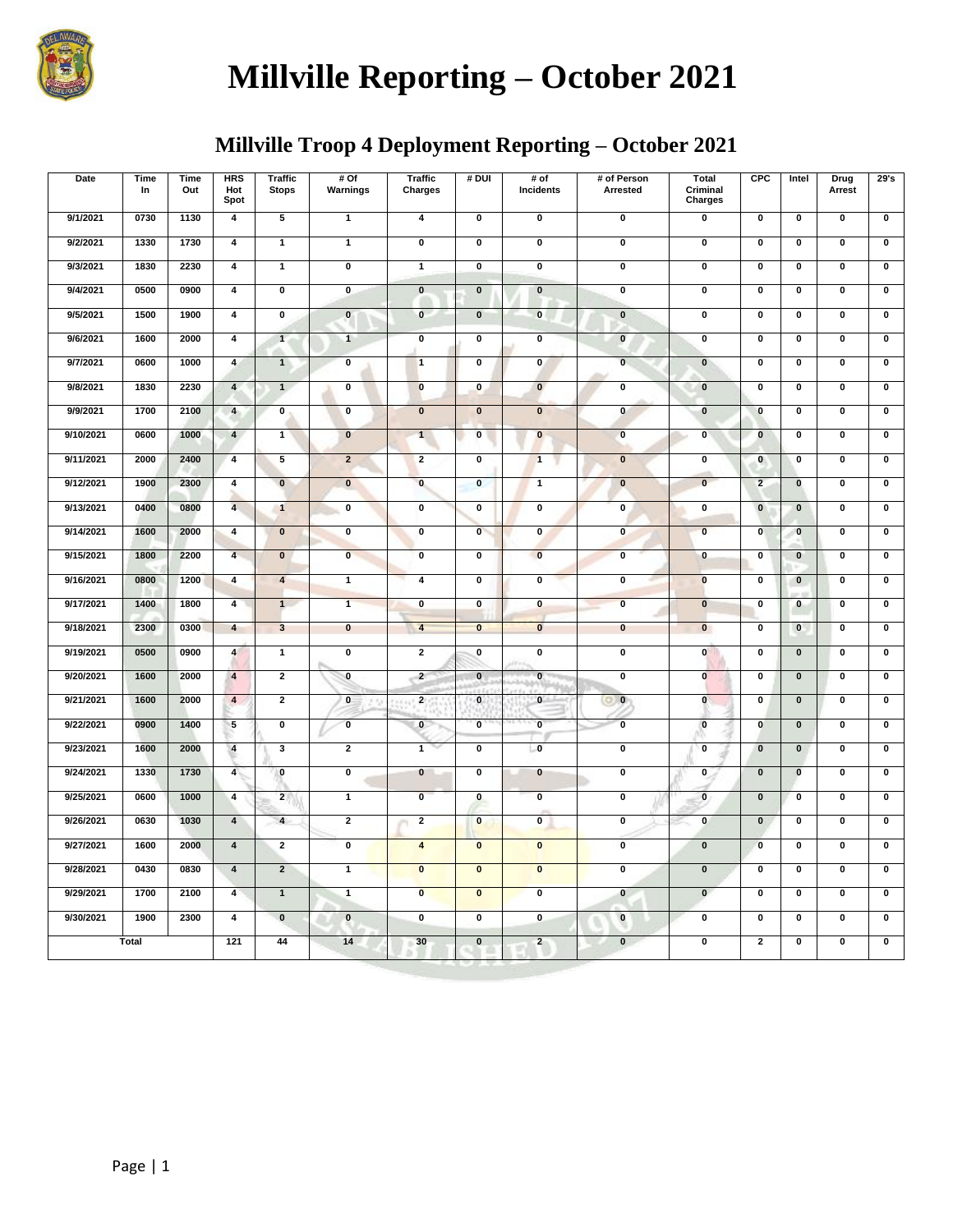

# **Millville Reporting – October 2021**



**Traffic Contact Totals for Millville Contract Policing Patrols**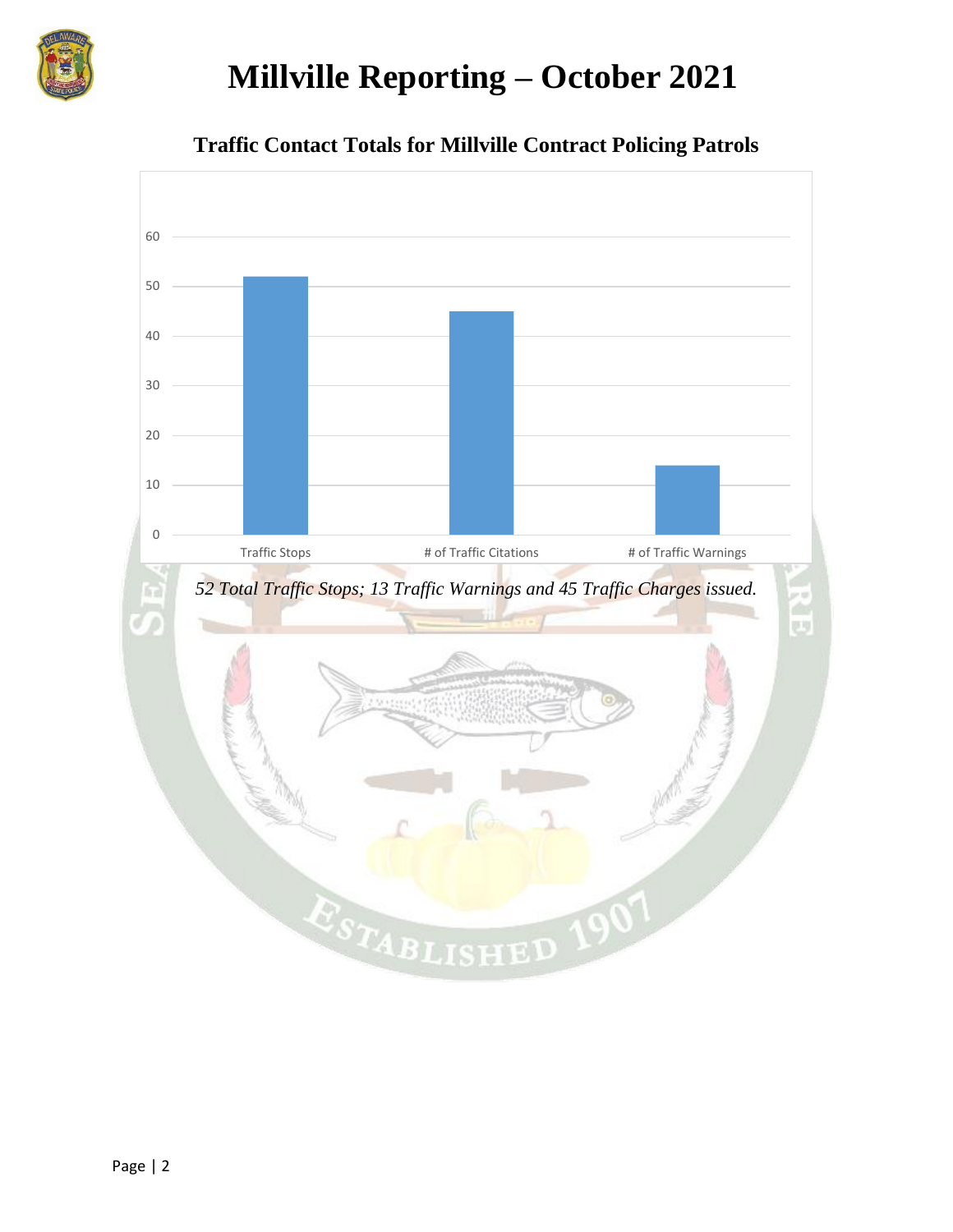

# **Millville Reporting – October 2021**

# **Crime Mapping - [www.dsp.delaware.gov](http://www.dsp.delaware.gov/)**

# **Public has access to this site for greater details if needed**